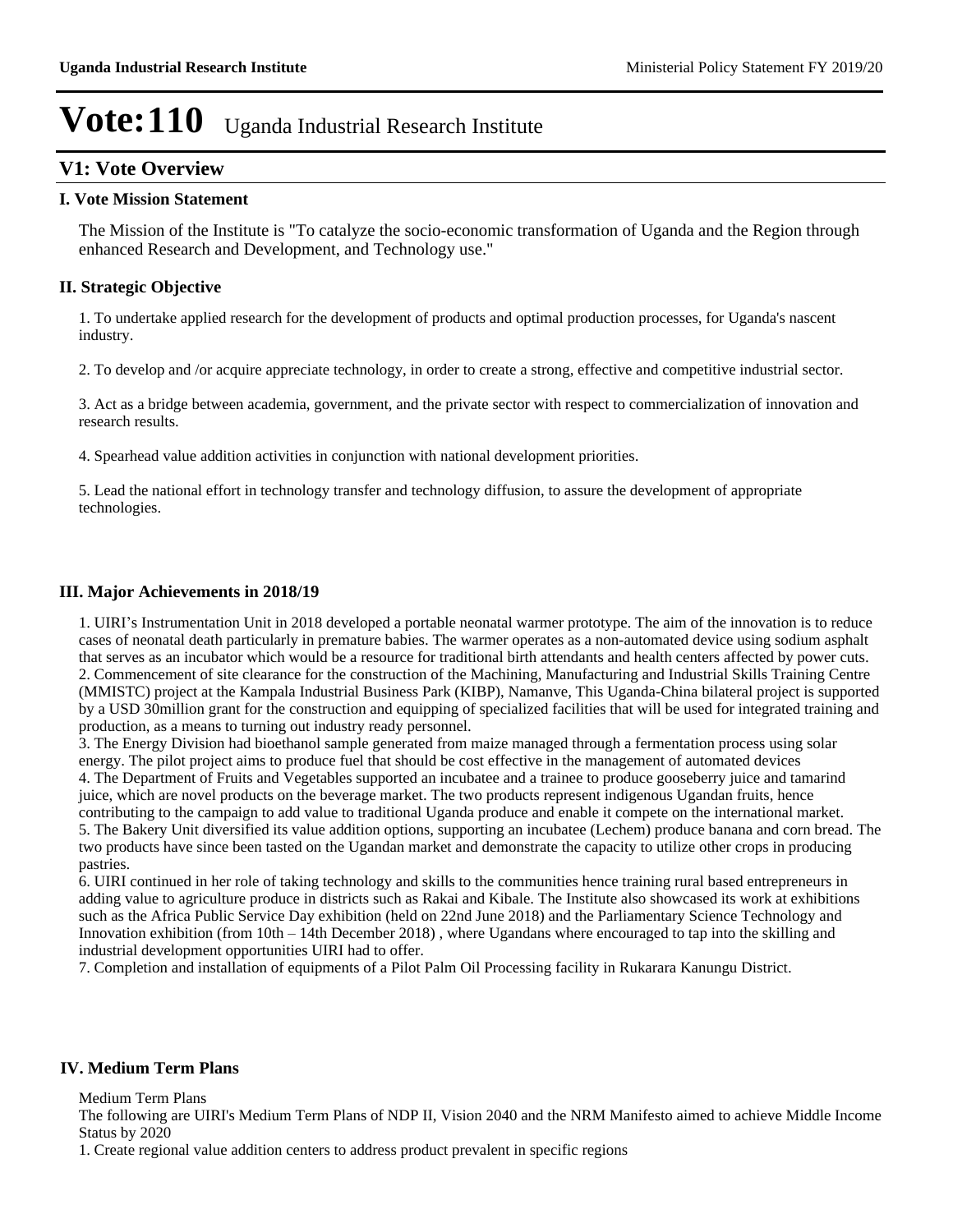2. Promote and expand UIRI's Industrial and Technological Incubation Center and accelerate graduation of incubatees

3. Support operationalization a Machining and Manufacturing Production and Training Center for Industrial Skills Capacity Training

4. Innovate and development technologies for uptake to foster Science Technology and Innovation Development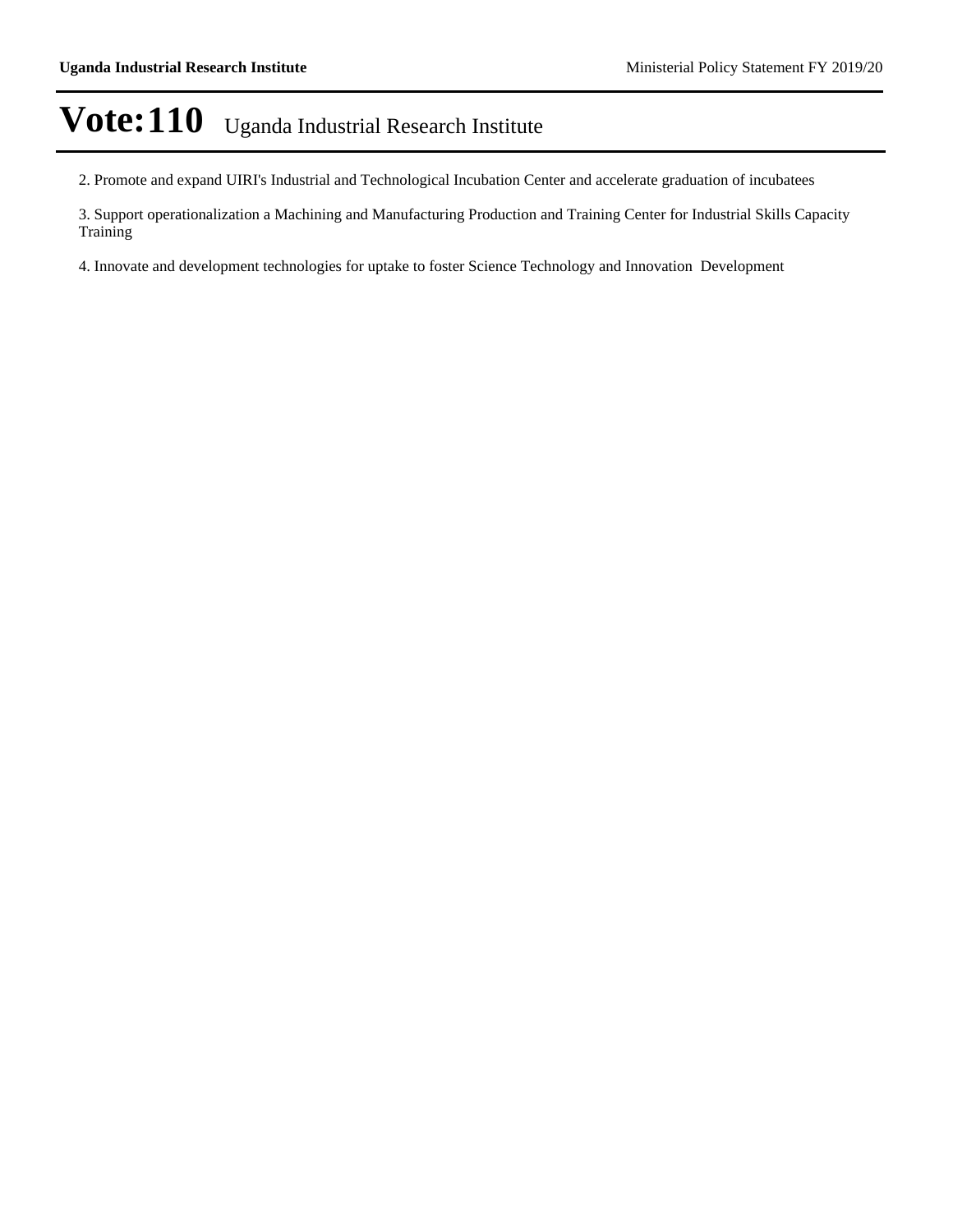## **V. Summary of Past Performance and Medium Term Budget Allocations**

**Table 5.1: Overview of Vote Expenditures (UShs Billion)**

| 2018/19          |                                                      |                    |               |                                           |         | <b>MTEF Budget Projections</b> |         |         |         |
|------------------|------------------------------------------------------|--------------------|---------------|-------------------------------------------|---------|--------------------------------|---------|---------|---------|
|                  |                                                      | 2017/18<br>Outturn | <b>Budget</b> | <b>Approved Expenditure</b><br>by End Dec | 2019/20 | 2020/21                        | 2021/22 | 2022/23 | 2023/24 |
| <b>Recurrent</b> | Wage                                                 | 3.721              | 3.720         | 1.860                                     | 3.720   | 3.906                          | 4.101   | 4.307   | 4.522   |
|                  | Non Wage                                             | 2.058              | 2.011         | 1.032                                     | 2.240   | 2.576                          | 3.092   | 3.710   | 4.452   |
| Devt.            | GoU                                                  | 8.077              | 7.984         | 3.571                                     | 7.984   | 9.581                          | 9.581   | 9.581   | 9.581   |
|                  | Ext. Fin.                                            | 0.000              | 0.000         | 0.000                                     | 0.000   | 0.000                          | 0.000   | 0.000   | 0.000   |
|                  | <b>GoU</b> Total                                     | 13.856             | 13.715        | 6.463                                     | 13.944  | 16.063                         | 16.774  | 17.597  | 18.555  |
|                  | <b>Total GoU+Ext Fin (MTEF)</b>                      | 13.856             | 13.715        | 6.463                                     | 13.944  | 16.063                         | 16.774  | 17.597  | 18.555  |
|                  | <b>Arrears</b>                                       | 0.000              | 0.045         | 0.045                                     | 0.788   | 0.000                          | 0.000   | 0.000   | 0.000   |
|                  | <b>Total Budget</b>                                  | 13.856             | 13.760        | 6.508                                     | 14.733  | 16.063                         | 16.774  | 17.597  | 18.555  |
|                  | <b>A.I.A Total</b>                                   | 0.200              | 0.256         | 0.103                                     | 0.000   | 0.000                          | 0.000   | 0.000   | 0.000   |
|                  | <b>Grand Total</b>                                   | 14.056             | 14.016        | 6.610                                     | 14.733  | 16.063                         | 16.774  | 17.597  | 18.555  |
|                  | <b>Total Vote Budget</b><br><b>Excluding Arrears</b> | 14.056             | 13.971        | 6.566                                     | 13.944  | 16.063                         | 16.774  | 17.597  | 18.555  |

## **VI. Budget By Economic Clasification**

**Table V6.1 2018/19 and 2019/20 Budget Allocations by Item**

|                                           |        |          | 2018/19 Approved Budget |              |        | 2019/20 Draft Estimates |              |
|-------------------------------------------|--------|----------|-------------------------|--------------|--------|-------------------------|--------------|
| <b>Billion Uganda Shillings</b>           | GoU    | Ext. Fin | <b>AIA</b>              | <b>Total</b> | GoU    | Ext. Fin                | <b>Total</b> |
| <b>Output Class: Outputs Provided</b>     | 11.508 | 0.000    | 0.256                   | 11.764       | 12.032 | 0.000                   | 12.032       |
| 211 Wages and Salaries                    | 5.149  | 0.000    | 0.030                   | 5.179        | 5.535  | 0.000                   | 5.535        |
| 212 Social Contributions                  | 0.507  | 0.000    | 0.000                   | 0.507        | 0.533  | 0.000                   | 0.533        |
| 213 Other Employee Costs                  | 2.083  | 0.000    | 0.000                   | 2.083        | 2.188  | 0.000                   | 2.188        |
| 221 General Expenses                      | 0.395  | 0.000    | 0.131                   | 0.525        | 0.321  | 0.000                   | 0.321        |
| 222 Communications                        | 0.170  | 0.000    | 0.000                   | 0.170        | 0.070  | 0.000                   | 0.070        |
| 223 Utility and Property Expenses         | 1.425  | 0.000    | 0.065                   | 1.490        | 1.270  | 0.000                   | 1.270        |
| 224 Supplies and Services                 | 0.598  | 0.000    | 0.000                   | 0.598        | 0.343  | 0.000                   | 0.343        |
| 226 Insurances and Licenses               | 0.050  | 0.000    | 0.000                   | 0.050        | 0.050  | 0.000                   | 0.050        |
| 227 Travel and Transport                  | 0.306  | 0.000    | 0.030                   | 0.336        | 0.335  | 0.000                   | 0.335        |
| 228 Maintenance                           | 0.826  | 0.000    | 0.000                   | 0.826        | 1.279  | 0.000                   | 1.279        |
| 282 Miscellaneous Other Expenses          | 0.000  | 0.000    | 0.000                   | 0.000        | 0.110  | 0.000                   | 0.110        |
| <b>Output Class: Capital Purchases</b>    | 2.207  | 0.000    | 0.000                   | 2.207        | 1.912  | 0.000                   | 1.912        |
| 281 Property expenses other than interest | 0.080  | 0.000    | 0.000                   | 0.080        | 0.060  | 0.000                   | 0.060        |
| <b>312 FIXED ASSETS</b>                   | 2.127  | 0.000    | 0.000                   | 2.127        | 1.852  | 0.000                   | 1.852        |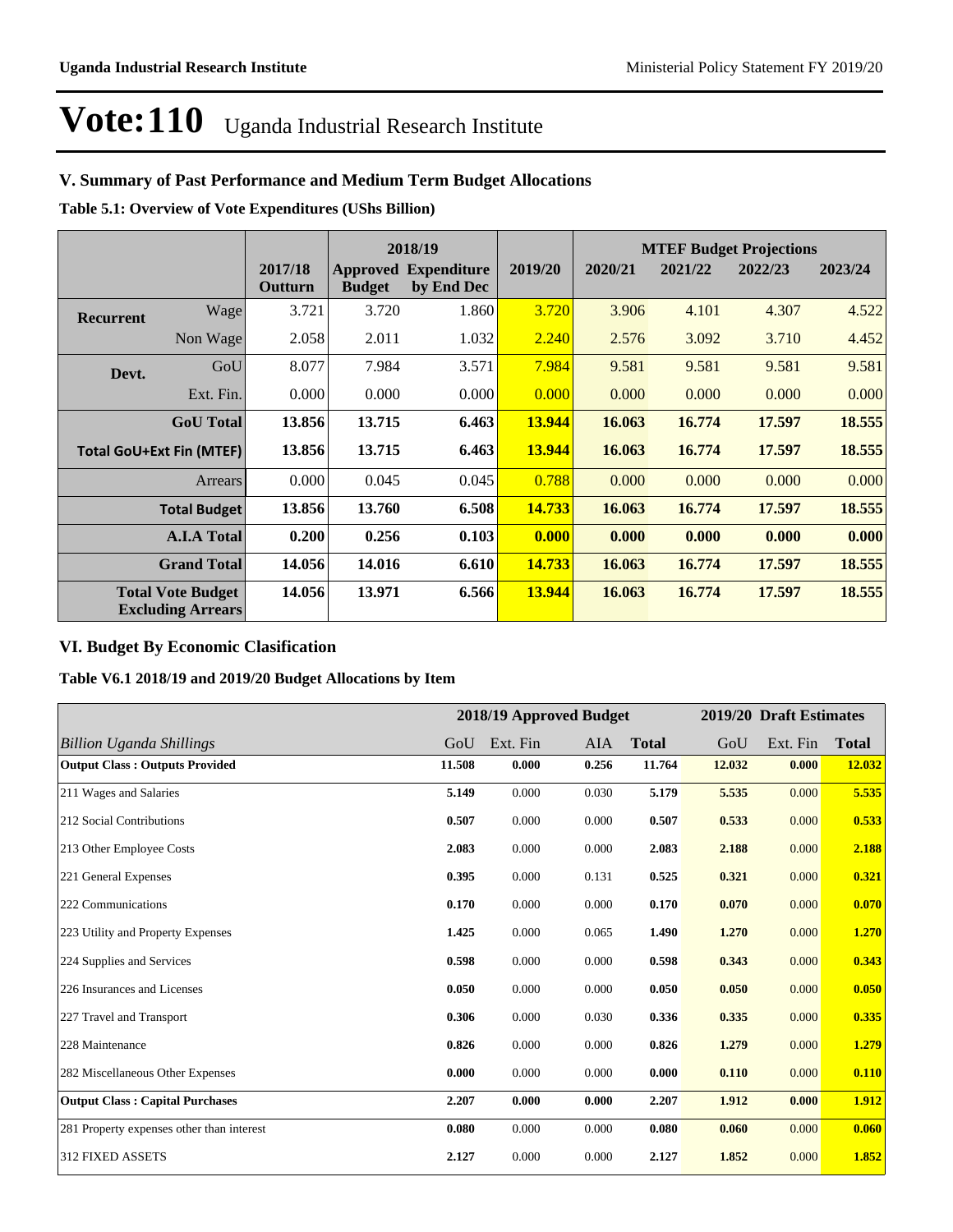| <b>Output Class: Arrears</b> | 0.045  | 0.000 | 0.000 | 0.045  | 0.788  | 0.000 | 0.788  |
|------------------------------|--------|-------|-------|--------|--------|-------|--------|
| 321 DOMESTIC                 | 0.045  | 0.000 | 0.000 | 0.045  | 0.788  | 0.000 | 0.788  |
| <b>Grand Total:</b>          | 13.760 | 0.000 | 0.256 | 14.016 | 14.733 | 0.000 | 14.733 |
| Total excluding Arrears      | 13.715 | 0.000 | 0.256 | 13.971 | 13.944 | 0.000 | 13.944 |

### **VII. Budget By Programme And Subprogramme**

| Table V7.1: Past Expenditure Outturns and Medium Term Projections by Programme and SubProgramme |  |  |
|-------------------------------------------------------------------------------------------------|--|--|
|-------------------------------------------------------------------------------------------------|--|--|

| Billion Uganda shillings                  |                                     | FY 2018/19                |                                   |                                             |         |         | <b>Medium Term Projections</b> |         |
|-------------------------------------------|-------------------------------------|---------------------------|-----------------------------------|---------------------------------------------|---------|---------|--------------------------------|---------|
|                                           | <b>FY 2017/18</b><br><b>Outturn</b> | Approved<br><b>Budget</b> | <b>Spent By</b><br><b>End Dec</b> | 2019-20<br><b>Proposed</b><br><b>Budget</b> | 2020-21 | 2021-22 | 2022-23                        | 2023-24 |
| <b>04 Industrial Research</b>             | 13.856                              | 14.016                    | 6.508                             | 14.733                                      | 16.063  | 16.774  | 17.597                         | 18.555  |
| $ 01 \text{ Headquarters}$                | 5.779                               | 6.032                     | 2.936                             | 6.749                                       | 6.483   | 7.193   | 8.017                          | 8.974   |
| 0430 Uganda Industrial Research Institute | 8.077                               | 7.984                     | 3.571                             | 7.984                                       | 9.581   | 9.581   | 9.581                          | 9.581   |
| <b>Total for the Vote</b>                 | 13.856                              | 14.016                    | 6.508                             | 14.733                                      | 16.063  | 16.774  | 17.597                         | 18.555  |
| <b>Total Excluding Arrears</b>            | 13.856                              | 13.971                    | 6.463                             | 13.944                                      | 16.063  | 16.774  | 17.597                         | 18.555  |

## **VIII. Programme Performance and Medium Term Plans**

## **Table V8.1: Programme Outcome and Outcome Indicators ( Only applicable for FY 2019/20)**

| <b>Programme:</b>                          | 04 Industrial Research                                                                                                                 |                                                                                                                                                  |                  |                            |            |            |  |
|--------------------------------------------|----------------------------------------------------------------------------------------------------------------------------------------|--------------------------------------------------------------------------------------------------------------------------------------------------|------------------|----------------------------|------------|------------|--|
|                                            |                                                                                                                                        |                                                                                                                                                  |                  |                            |            |            |  |
| <b>Programme Objective</b>                 | 1. To undertake applied research for the development of products and optimal production processes, for<br>Uganda's nascent industry.   |                                                                                                                                                  |                  |                            |            |            |  |
|                                            | 2. To develop and /or acquire appreciate technology, in order to create a strong, effective and competitive<br>industrial sector.      |                                                                                                                                                  |                  |                            |            |            |  |
|                                            |                                                                                                                                        | 3. Act as a bridge between academia, government, and the private sector with respect to<br>commercialization of innovation and research results. |                  |                            |            |            |  |
|                                            | 4. Spearhead value addition activities in conjunction with national development priorities.                                            |                                                                                                                                                  |                  |                            |            |            |  |
|                                            | 5. Lead the national effort in technology transfer and technology diffusion, to assure the development of<br>appropriate technologies. |                                                                                                                                                  |                  |                            |            |            |  |
| <b>Responsible Officer:</b>                | Prof. Charles Kwesiga                                                                                                                  |                                                                                                                                                  |                  |                            |            |            |  |
|                                            | Programme Outcome: Industrial Product Development and Technological Advancement                                                        |                                                                                                                                                  |                  |                            |            |            |  |
|                                            | Sector Outcomes contributed to by the Programme Outcome                                                                                |                                                                                                                                                  |                  |                            |            |            |  |
|                                            | 1. Increased technological and science uptake in development                                                                           |                                                                                                                                                  |                  |                            |            |            |  |
|                                            | 2. More technologies adopted                                                                                                           |                                                                                                                                                  |                  |                            |            |            |  |
|                                            |                                                                                                                                        |                                                                                                                                                  |                  | <b>Performance Targets</b> |            |            |  |
|                                            | <b>Outcome Indicators</b>                                                                                                              |                                                                                                                                                  |                  | 2019/20                    | 2020/21    | 2021/22    |  |
|                                            |                                                                                                                                        | <b>Baseline</b>                                                                                                                                  | <b>Base year</b> | <b>Target</b>              | Projection | Projection |  |
| • Number of Research Innovations developed |                                                                                                                                        |                                                                                                                                                  |                  |                            | 5          | 5          |  |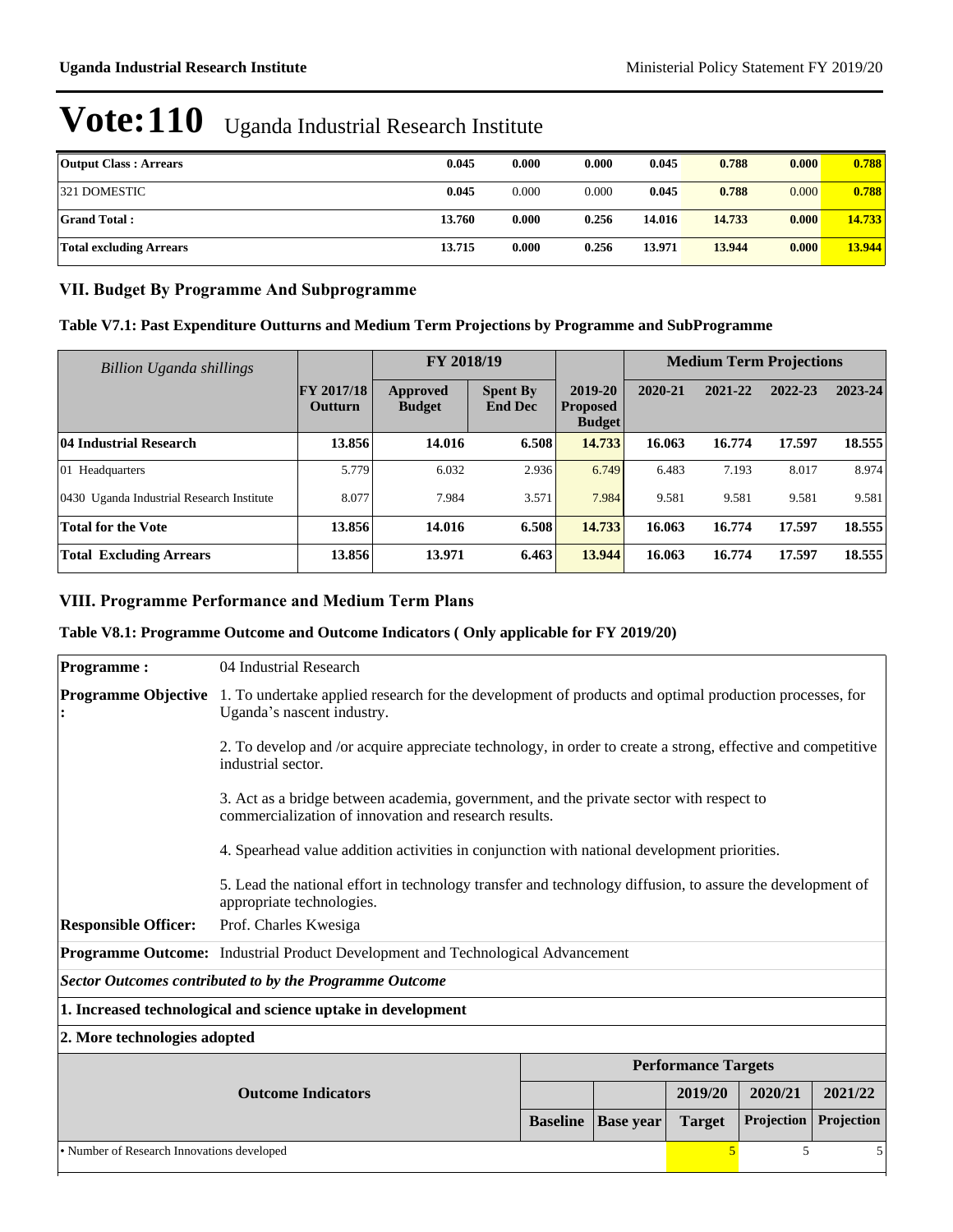| • Number of developed and transfered Technologies utilized                                                              |  |  |
|-------------------------------------------------------------------------------------------------------------------------|--|--|
| • Cumulative Number of Sustainable Model Value Addition Centers and Technical<br><b>Business Incubation Enterprises</b> |  |  |
| N/A                                                                                                                     |  |  |

## **IX. Major Capital Investments And Changes In Resource Allocation**

#### **Table 9.1: Major Capital Investment (Capital Purchases outputs over 0.5Billion)**

| FY 2018/19                                                                                                                             | FY 2019/20   |                                                                                                                                                                                                                                                                                                                                                      |                                                                                                                                                                           |
|----------------------------------------------------------------------------------------------------------------------------------------|--------------|------------------------------------------------------------------------------------------------------------------------------------------------------------------------------------------------------------------------------------------------------------------------------------------------------------------------------------------------------|---------------------------------------------------------------------------------------------------------------------------------------------------------------------------|
| <b>Appr. Budget and Planned Outputs</b>                                                                                                |              | <b>Expenditures and Achievements by</b><br>end Dec                                                                                                                                                                                                                                                                                                   | <b>Proposed Budget and Planned</b><br><b>Outputs</b>                                                                                                                      |
| Vote 110 Uganda Industrial Research Institute                                                                                          |              |                                                                                                                                                                                                                                                                                                                                                      |                                                                                                                                                                           |
| Program: 18 04 Industrial Research                                                                                                     |              |                                                                                                                                                                                                                                                                                                                                                      |                                                                                                                                                                           |
| Development Project : 0430 Uganda Industrial Research Institute                                                                        |              |                                                                                                                                                                                                                                                                                                                                                      |                                                                                                                                                                           |
| Output: 18 04 72 Government Buildings and Administrative Infrastructure                                                                |              |                                                                                                                                                                                                                                                                                                                                                      |                                                                                                                                                                           |
| Establishment of Government Buildings and Administrative<br>infrastructure                                                             |              | 100% completion of the ATCG offices<br>formerly occupied by UNBS premises at UIRI<br>campus, monitoring the performance of the<br>building during the defects liability period                                                                                                                                                                       | Non residential facilities that (Government<br><b>Building and Administrative Buildings) such as</b><br>Laboratories, Offices, Libraries, Stores, Archives<br>established |
| <b>Total Output Cost(Ushs Thousand)</b>                                                                                                | 1,112,500    | 135,820                                                                                                                                                                                                                                                                                                                                              | 635,000                                                                                                                                                                   |
| Gou Dev't:                                                                                                                             | 1,112,500    | 135,820                                                                                                                                                                                                                                                                                                                                              | 635,000                                                                                                                                                                   |
| Ext Fin:                                                                                                                               | $\mathbf{0}$ | $\Omega$                                                                                                                                                                                                                                                                                                                                             | $\overline{0}$                                                                                                                                                            |
| A.I.A.                                                                                                                                 | $\mathbf{0}$ | $\theta$                                                                                                                                                                                                                                                                                                                                             |                                                                                                                                                                           |
| Output: 18 04 77 Purchase of Specialised Machinery & Equipment                                                                         |              |                                                                                                                                                                                                                                                                                                                                                      |                                                                                                                                                                           |
| UIRI shall procure specialized machinery and equipment for<br>production processing and new technologies that can be easily<br>adapted |              | initiation of procurement of equipment for<br>food analysis (soxletec, fibertec & kjeldtec<br>system) was carried out<br>procurement of reflow oven, the logic<br>analyzer and digital ic tester were procured and<br>delivered for instrumentation division<br>initiation of procurement of laboratory<br>chemicals, glassware and safety materials | All institutional machinery and equipment<br>Purchased, installation, test running and training<br>undertaken                                                             |
| <b>Total Output Cost(Ushs Thousand)</b>                                                                                                | 1,024,879    | 585,932                                                                                                                                                                                                                                                                                                                                              | 1,127,000                                                                                                                                                                 |
| Gou Dev't:                                                                                                                             | 1,024,879    | 585,932                                                                                                                                                                                                                                                                                                                                              | 1,127,000                                                                                                                                                                 |
| Ext Fin:                                                                                                                               | $\mathbf{0}$ | $\Omega$                                                                                                                                                                                                                                                                                                                                             |                                                                                                                                                                           |
| $A.I.A$ :                                                                                                                              | $\mathbf{0}$ | $\Omega$                                                                                                                                                                                                                                                                                                                                             | $\overline{0}$                                                                                                                                                            |

### **X. Vote Challenges and Plans To Improve Performance**

#### **Vote Challenges**

1. Constrained application and utilization of scientific research and technology for development

2. Inadequate capitalization of current model processing facilities

3. Luck of funding for commercialization of research outputs and business incubation products and services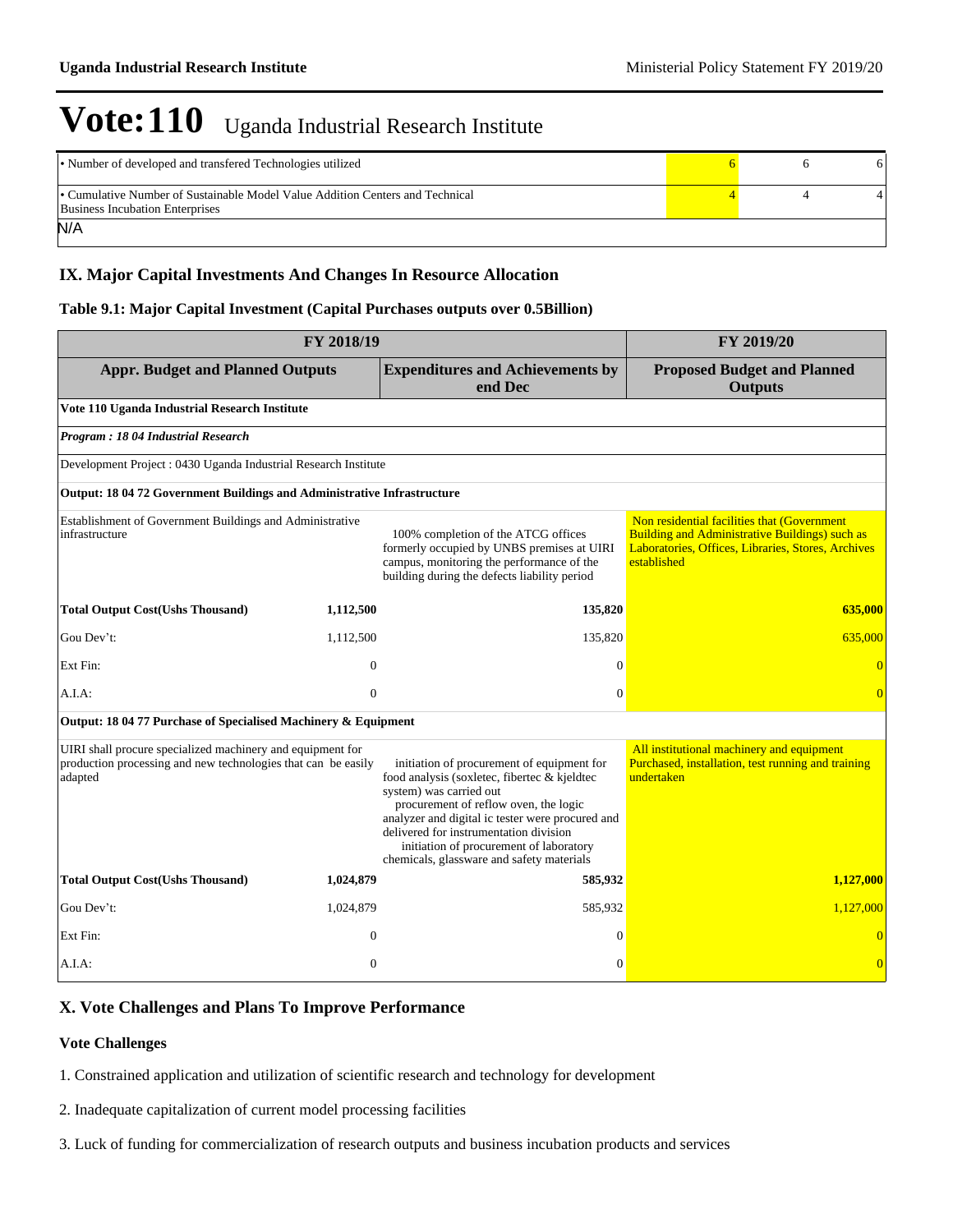- 4. Difficulty of incubated enterprises in entering local and regional markets due to competition with imported brands
- 5. Inadequate budget allocation under MTEF
- 6. Deficit between allocated and actual released budget funds
- 7. Expensive financing from financial institutions to undertake R&D projects
- 8. Limited capacity for technical skills development
- 9. Low capacity for technology uptake for development in the economy

10. Lack of funds to support commercialization of innovations, technologies, products and services (There is need for support under Industrialization and Innovation Fund)

- 11. Inadequate remuneration for retention of highly skilled scientists and engineers
- 12. Absence of critical technical skills
- 13. Weak inter-institutional cohesion and cooperation
- 14. Limited levels of entrepreneurial competences in our society
- 15. Lack of adequate infrastructure and limited connectivity
- 16. Low level of public appreciation for R&D and innovation

#### **Plans to improve Vote Performance**

Plans to Improve Vote Performance

- 1. Capitalization of an Innovation Fund to support commercialization of developed and existing innovations
- 2. Budgetary support to facilitate filling of staffing structure currently at 51%
- 3. Access for funding for specialized training

### **XI Off Budget Support**

#### **Table 11.1 Off-Budget Support by Sub-Programme**

#### N/A

#### **XII. Vote Cross Cutting Policy And Other Budgetary Issues**

**Table 12.1: Cross- Cutting Policy Issues**

| <b>Issue Type:</b>                        | <b>HIV/AIDS</b>                                                                              |
|-------------------------------------------|----------------------------------------------------------------------------------------------|
| Objective :                               | Provision of Medical Insurance Services for treatment and medication for staff with HIV/AIDS |
| <b>Issue of Concern:</b>                  | UIRI is concerned with limited extent of mainstreaming of HIV/AIDS in workplans and budgets  |
| <b>Planned Interventions:</b>             | Training of staff on HIV/AIDS mainstreaming                                                  |
| <b>Budget Allocation (Billion):</b> 0.020 |                                                                                              |
| <b>Performance Indicators:</b>            | Number of staff trained on HIV/AIDS                                                          |